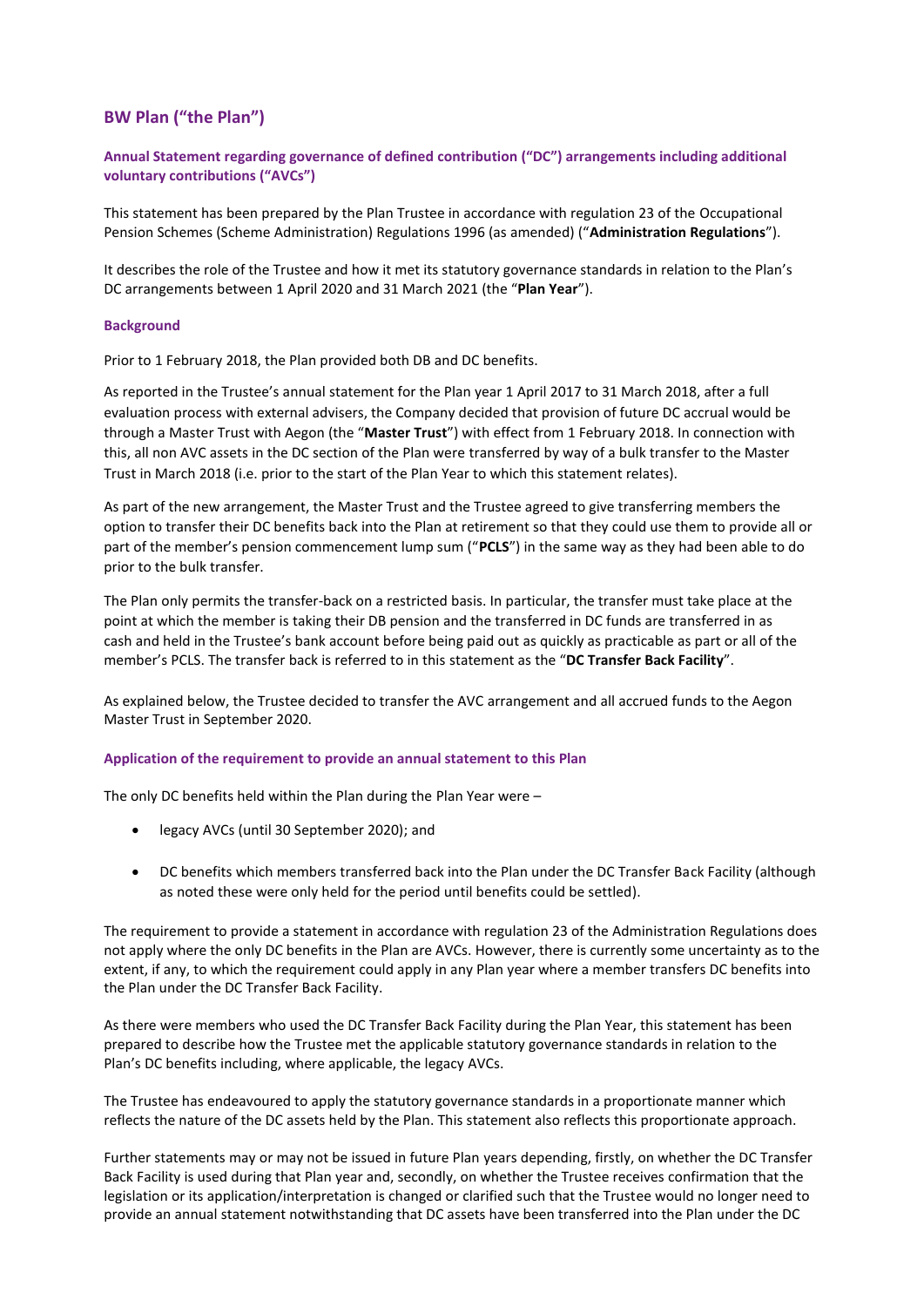Transfer Back Facility.

Some of the areas of this statement apply to DC benefits which have been transferred back in to the Plan under the DC Transfer Back Facility and legacy AVCs in different ways. This has been highlighted below.

#### **1) Default arrangement(s)**

The Plan has no "default arrangement" for the purposes of the requirement to prepare a statement under Regulation 23 of the Administration Regulations. This is because -

- all arrangements which are used for the purposes of DC AVCs are not used to provide any benefits other than benefits which are attributable to additional voluntary contributions; and
- the only other DC benefits held in the Plan are those which have been transferred back into the Plan under the DC Transfer Back Facility.

As the Plan has no default arrangement, the requirements of section 2A of the Occupational Pension Schemes Investment Regulations 2005 and Regulation 23(1)(a) of the Scheme Administration regulations do not apply.

#### **2) Processing of core financial transactions**

Under Regulation 24 of the Administration Regulations, the Trustee must secure that core financial transactions are processed promptly and accurately.

This requirement only applies in relation to the provision of DC benefits, but this would include both DC benefits transferred in under the DC Transfer Back Facility and AVCs.

"Core financial transactions" include (but are not limited to):

- investment of contributions in the Plan
- transfers of assets relating to members into and out of the Plan
- transfers of assets relating to members between different investments within the Plan
- payments from the Plan to, or in respect of, members.

#### **a) DC funds transferred in under the DC Transfer Back Facility**

The only core financial transactions which are relevant to these benefits are the transfer of assets back into the Plan using the DC Transfer Back Facility and the subsequent payment of the DC benefits out of the Plan as part of the member's PCLS.

These core financial transactions are completed on the Trustee's behalf by the Plan's administrator XPS.

The Trustee has an administration services agreement in place with XPS which sets out agreed service levels covering the accuracy and timeliness of all core financial transactions.

The Trustee received quarterly reports from XPS during the Plan Year to help them monitor that the service level agreements with XPS were being met. The Chair of the Trustee also met regularly with the XPS team to discuss administration.

No issues arose during the Plan Year in relation to the processing of these financial transactions and, having considered the reports provided to them and any ad hoc feedback received from members, the Trustee is satisfied that that these financial transactions were processed promptly and accurately.

As noted in last year's Statement, the Trustee prepared a detailed plan to deal with any impact from COVID-19. This served as a real time document, was updated regularly as the pandemic unfolded in early- to mid-2020, and was regularly reviewed and discussed at Trustee meetings. The Trustee and advisers continued to work in a business-as-usual capacity and pensioner payrolls were processed on time. The Trustee also engaged with XPS to ensure that there was a priority order for work items and that core financial transactions could be processed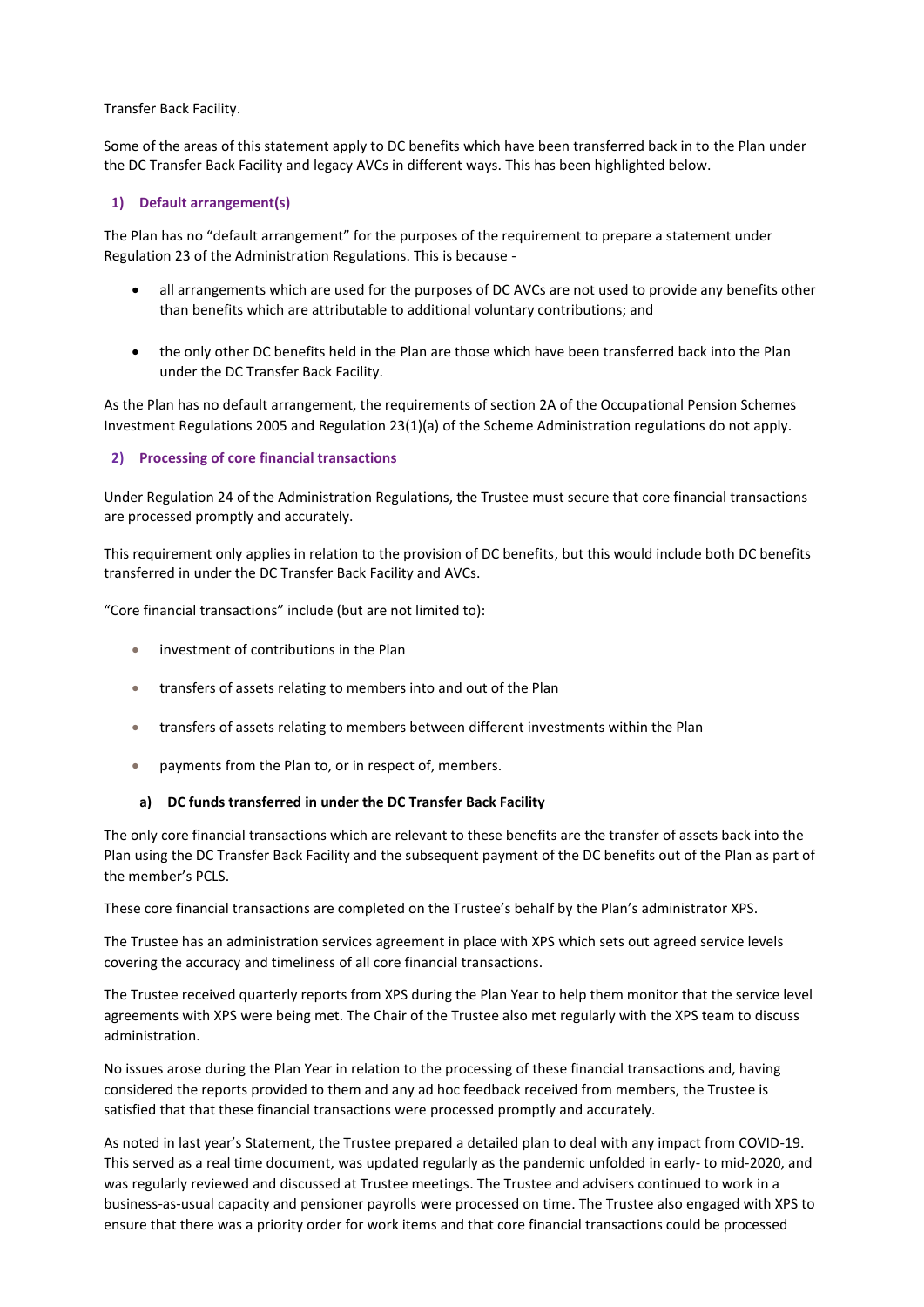promptly. The Trustee Board has continued to meet with its advisers to discuss the impact of Covid on the Plan throughout the period.

## **b) AVCs**

During the reporting period, the Trustee, along with its advisers, Willis Towers Watson, carried out a review of AVC provision in the Plan. Following this review, the Trustee decided to transfer accrued member AVC funds (from both Aviva and Utmost) to the Aegon Master Trust. The Master Trust offers a number of advantages and options for members with AVCs beyond those available in the current Plan, including:

- Lower management charges;
- Full access to flexible options at retirement with a wider range of guidance materials to help members make the right choices for them;
- A range of investment options designed with the new retirement flexibilities in mind, so members can align their investments with what they plan to do with their pension pot at retirement; and
- An interactive online portal with Aegon to provide better member support and administration.

Given these advantages for members, the Trustee undertook a bulk transfer of all AVC assets (previously held and administered by Aviva and Utmost) to the Master Trust in September 2020. Following the bulk transfer, the processing of core financial transactions and the governance of the transferred assets has been carried out by the Trustee of the Master Trust, in accordance with the agreed service levels with that Trustee Board's service providers. Members retain the right to transfer their AVC monies back into the Plan under the DC Transfer Back Facility.

Prior to the bulk transfer, the Trustee received annual reports from Aviva and monitored the performance of both Aviva and Utmost at regular intervals through the Chair's regular calls with XPS and, where required, the Aviva team and Willis Towers Watson (as investment consultants). No issues arose (prior to the bulk transfer to the Master Trust) in relation to the processing of core financial transactions in relation to AVCs and, having considered the reports provided to it and any ad hoc feedback received from members, the Trustee is satisfied that that these financial transactions were processed promptly and accurately.

## **Assessment of charges and transaction costs**

Under Regulation 25 of the Administration Regulations, the Trustee must, at intervals of no more than one year, calculate the charges and, in so far as they are able to do so, the transaction costs borne by members of the Plan and assess the extent to which those charges and transaction costs represent good value for members.

For these purposes, "charges" means "administration charges other than transaction costs, costs relating to certain court orders, charges relating to pension sharing under the Welfare Reform and Pensions Act 1999, winding up costs and costs associated with the provision of death benefits. "Transaction costs" are those incurred as a result of the buying, selling, lending or borrowing of investments.

## **a) DC funds transferred in under the DC Transfer Back Facility**

The Plan does not charge members for using the DC Transfer Back Facility.

These DC benefits are transferred into the Plan as cash and held in a separate Trustee bank account used solely for this purpose for a very short period (generally a maximum of 2 working days) before being paid out as a PCLS.

There are therefore no member-borne charges or transaction costs applied to these funds and the requirement to undertake a value assessment does not apply.

## **b) AVCs**

Utmost have provided details of the charges and transaction costs applicable to each of the AVC funds offered by the Plan (excluding the with-profits funds) over the period between the start of the Plan Year and when the bulk transfer to the Master Trust took place in September 2020.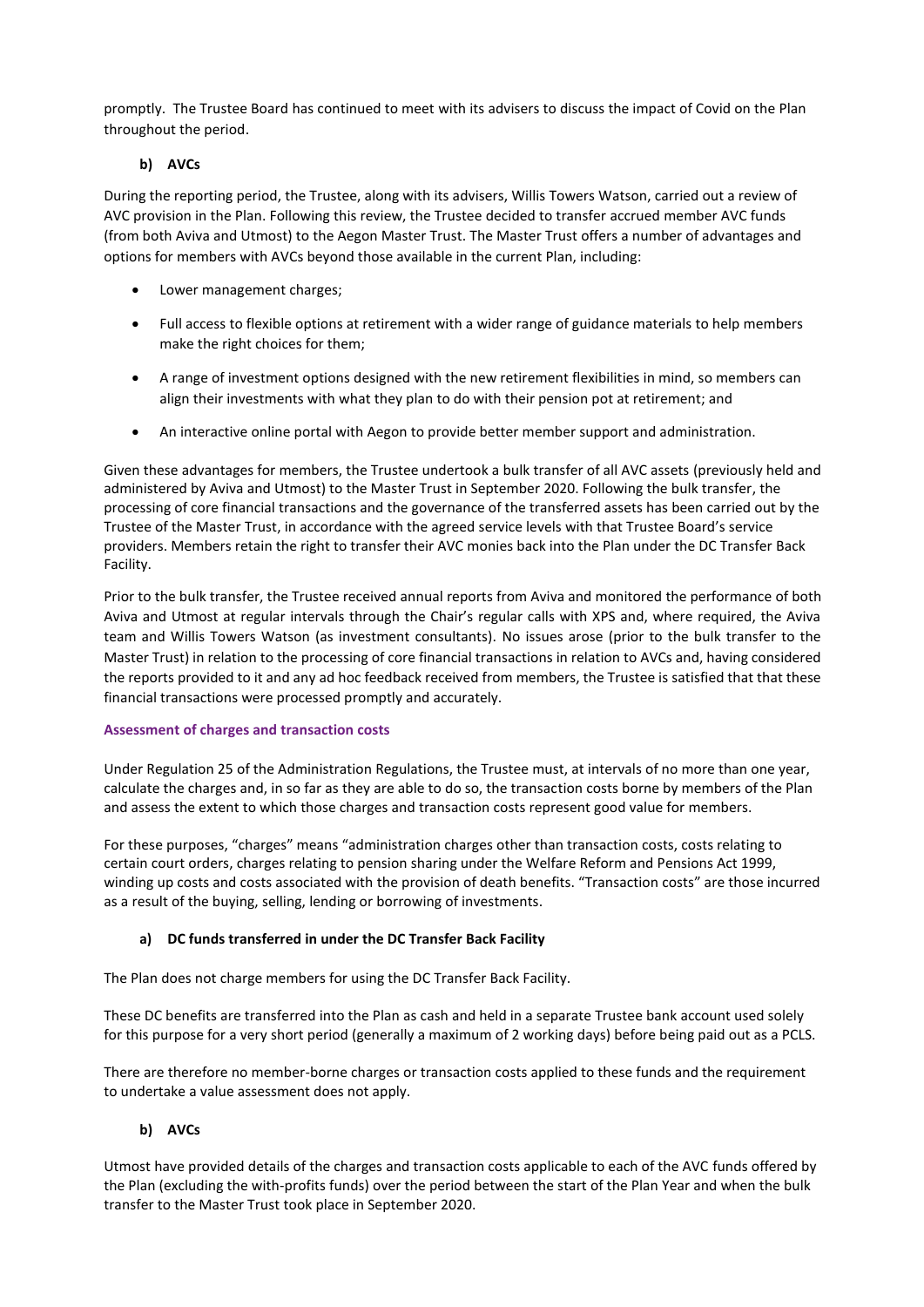|                                    | <b>Fund List</b>                                                      | <b>Fund</b><br>Management<br><b>Charges</b> | <b>Additional</b><br>expenses | <b>Total Charges</b><br>Impact |  |
|------------------------------------|-----------------------------------------------------------------------|---------------------------------------------|-------------------------------|--------------------------------|--|
|                                    |                                                                       | % pa                                        | % pa                          | % pa                           |  |
| <b>Utmost Life</b><br>and Pensions | <b>Multi-Asset Cautious</b>                                           | 0.75                                        | 1.15                          | 1.90                           |  |
| <b>Fund</b>                        | <b>Multi-Asset Moderate</b>                                           | 0.75                                        | 0.87                          | 1.62                           |  |
|                                    | Secure Cash                                                           | 0.50                                        | 0.00                          | 0.50                           |  |
| Aviva                              | <b>Aviva Pension North American</b>                                   | 0.45                                        | 0.44                          | 0.89                           |  |
|                                    | Aviva Pension European                                                | 0.45                                        | 0.41                          | 0.86                           |  |
|                                    | Aviva Pension BlackRock UK Equity Index<br>Tracker                    | 0.45                                        | 0.25                          | 0.70                           |  |
|                                    | <b>Aviva Pension UK Equity</b>                                        | 0.45                                        | 0.19                          | 0.64                           |  |
|                                    | Aviva Pension BlackRock Over 15 Year<br>Corporate Bond Index Tracker  | 0.45                                        | 0.14                          | 0.59                           |  |
|                                    | Aviva Pension Stewardship Managed                                     | 0.45                                        | 0.13                          | 0.58                           |  |
|                                    | <b>Aviva Pension Global Equity</b>                                    | 0.45                                        | 0.13                          | 0.58                           |  |
|                                    | <b>Aviva Pension Property</b>                                         | 0.45                                        | 0.12                          | 0.57                           |  |
|                                    | Aviva Pension BlackRock (60:40) Global<br><b>Equity Index Tracker</b> | 0.45                                        | 0.11                          | 0.56                           |  |
|                                    | Aviva Pension Stewardship                                             | 0.45                                        | 0.08                          | 0.53                           |  |
|                                    | <b>Aviva Pension Fixed Interest</b>                                   | 0.45                                        | 0.06                          | 0.51                           |  |
|                                    | <b>Aviva Pension Pacific Basin</b>                                    | 0.45                                        | 0.06                          | 0.51                           |  |
|                                    | Aviva Pension Pre-retirement Fixed Interest                           | 0.45                                        | 0.04                          | 0.49                           |  |
|                                    | <b>Aviva Pension Managed</b>                                          | 0.45                                        | 0.03                          | 0.48                           |  |
|                                    | Aviva Pension Cautious Managed                                        | 0.45                                        | 0.01                          | 0.46                           |  |
|                                    | Aviva Pension Index-Linked                                            | 0.45                                        | 0.00                          | 0.45                           |  |
|                                    | <b>Aviva Pension Cash</b>                                             | 0.45                                        | 0.00                          | 0.45                           |  |

As noted above, none of these funds is a "default arrangement" for the purposes of this statement.

"Fund Management Charges" are management costs that the investment manager charges for the funds and the cost of administration.

"Additional expenses" include transaction costs, which are the cost of buying and selling investments, which can occur when members invest in a fund or funds, and costs incurred in the day-to-day management of the investments which are not fixed.

The "Total Charges Impact" is a combination of management costs, transaction costs and any other costs associated with running the funds borne by members.

## **c) With-profit funds**

Some members held AVCs in with-profit funds with Aviva at the start of the Plan Year. Members had no longer been able to transfer assets into these investments. These funds were transferred to the Master Trust as part of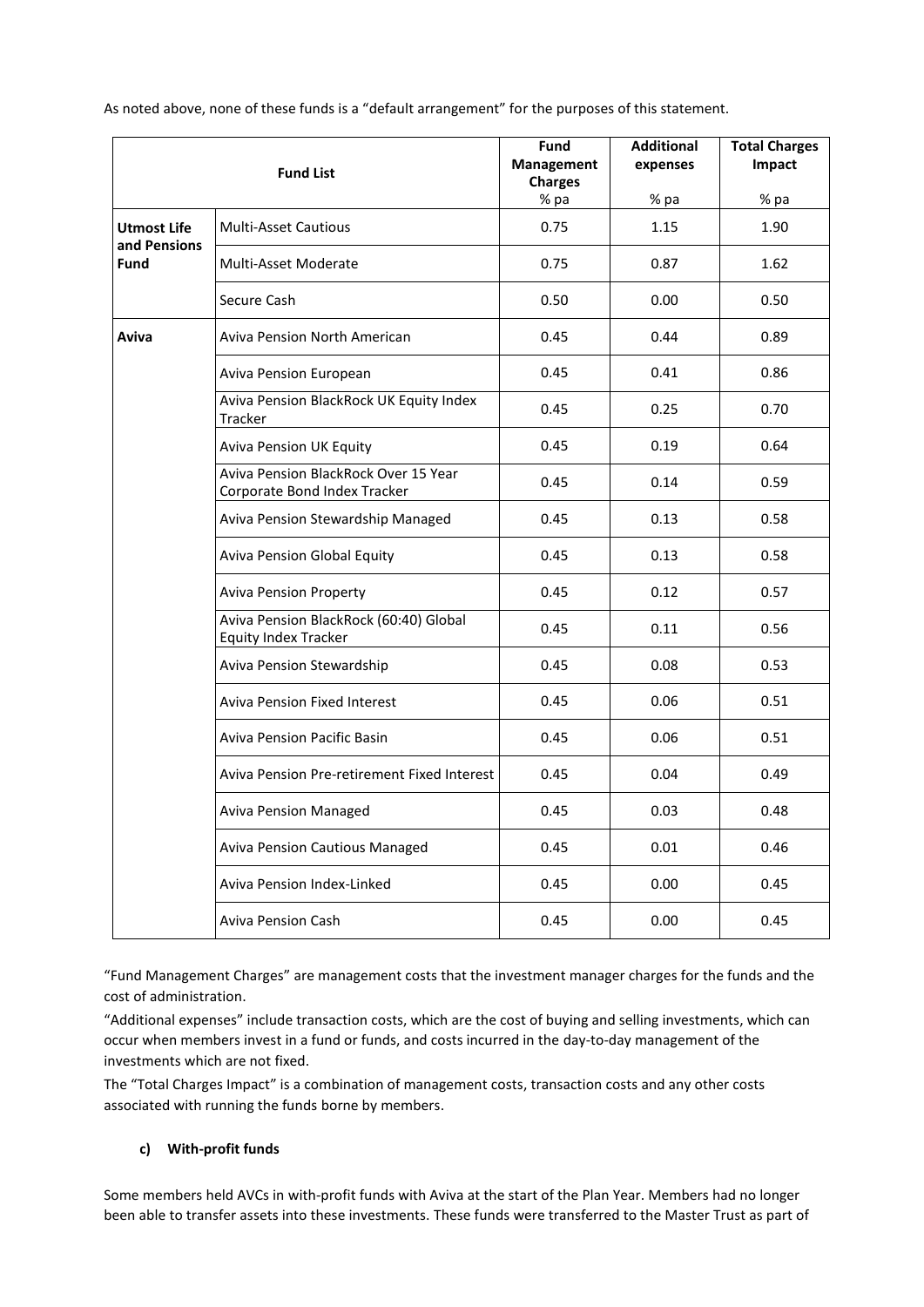the bulk transfer in September 2020. The Trustee was unable to obtain sufficient details of the costs and transaction charges for these funds which would enable them to include meaningful details in this statement. As there are no ongoing contributions to the Plan and the funds have now been transferred to the Master Trust, the Trustee is taking a proportionate approach and the Trustee has agreed, in discussion with their advisers Willis Towers Watson, to not request more information about the costs and charges associated with their with-profit funds for the period up to September 2020.

#### **Costs and charges illustration**

The Trustee has included a costs and charges illustration in the Appendix to this statement.

This illustration has been prepared in line with relevant guidance and shows the cumulative effect over time of the charges and transaction costs on the value of a range of realistic and broadly representative funds, fund sizes and contribution rates.

### **Value for members ("VFM")**

In accordance with regulation 25(1)(b) of the Administration Regulations, the Trustee carried out a VFM assessment in July 2020 in relation to members holding AVCs in the Plan.

The VFM assessment was carried out on a proportionate basis with support from the Trustee's advisers, Willis Towers Watson, and included looking at benchmarking information provided by Willis Towers Watson.

The Trustee concluded that the member-borne charges referred to above represent reasonable VFM, in particular, recognising that:

- a) The charges for all funds (excluding the with-profit funds) are below the statutory charge cap (0.75%) for default arrangements;
- b) The charges are broadly in line with the average charges for default arrangements used by other DC schemes advised by Willis Towers Watson. The charges are also less than those available under NEST, the workplace DC pension scheme set up by the Government (which broadly equate to an annual charge of 0.5%); and
- c) Transaction costs are broadly in line with market average.

On grounds of proportionality, the with-profit funds were excluded from this VFM assessment.

## **3) Trustee Knowledge and Understanding (TKU)**

Under Regulation 23(1)(d) of the Administration Regulations, the Trustee is required to describe in this statement how the requirements of sections 247 and 248 of the Pensions Act 2004 (requirements for trustee knowledge and understanding) (the "**TKU Requirements**") have been met during the Plan Year and explain how the combined knowledge and understanding of the Trustee Directors together with the advice which is available to them, enables them properly to exercise their functions as trustees of the Plan.

In accordance with Regulation 23(1)(d), the comments in this section relate to the Trustee in relation to its functions across the Plan as a whole and are therefore not restricted to the Trustee's functions in relation to the provision of DC benefits only.

The Trustee has an established TKU process in place, which, it is satisfied that together with the advice available to them from the Plan's actuaries, investment advisers, lawyers and auditors, enables the Trustee to properly exercise its functions as the trustee of the Plan.

In particular, throughout the Plan Year the Trustee met the TKU requirements by:

- Receiving training sessions from its advisers during Trustee meetings to both –
- ensure that Trustee Directors maintain an appropriate level of knowledge and understanding of current and general issues affecting DC pensions including key provisions of pensions and trust law; and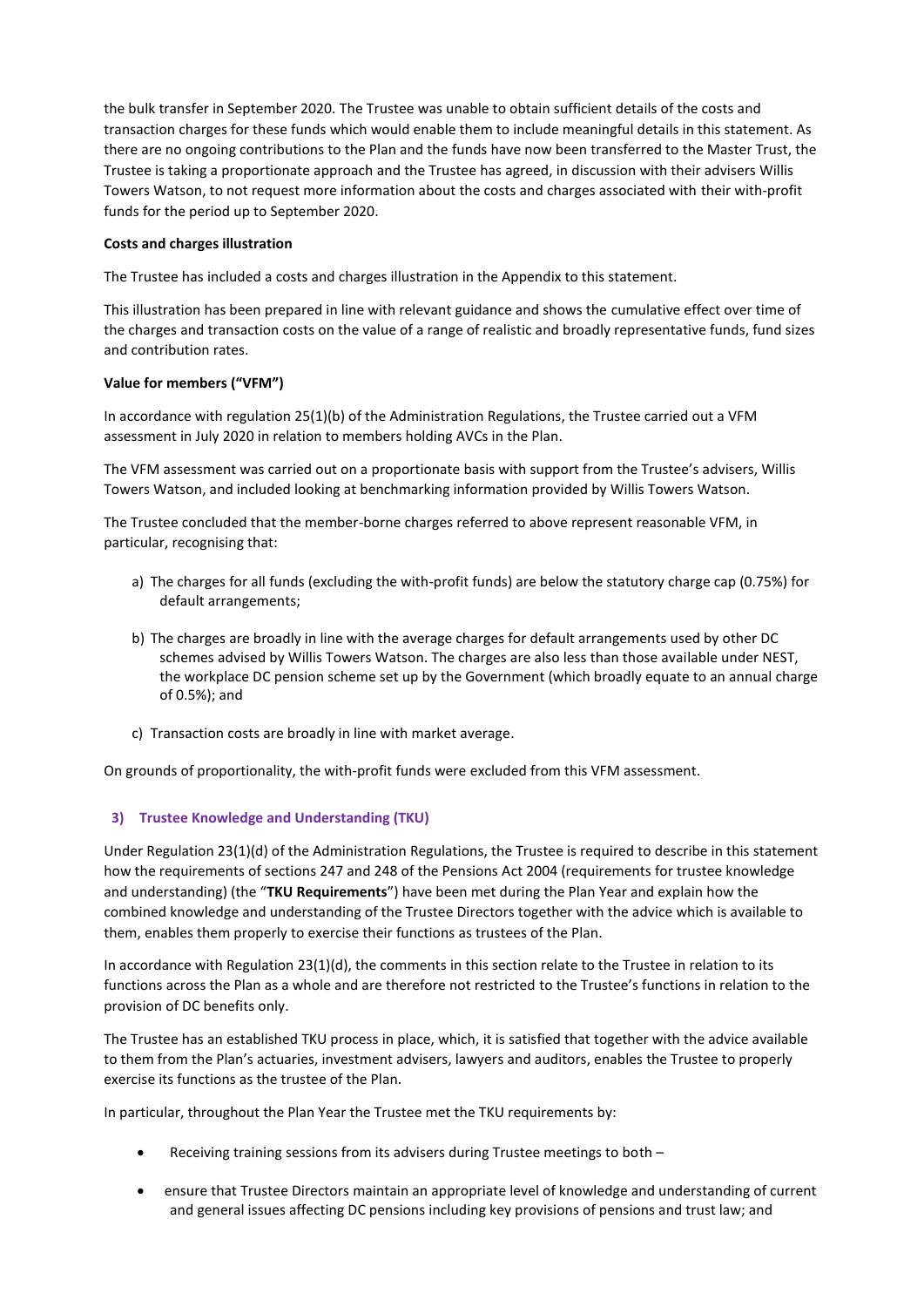- ensure the Trustee Directors have received suitable training in relation to key Trustee decisions at the point at which the decision is to be made.
- Having advisers regularly attend Trustee meetings to provide advice and guidance as and when required.
- Circulating at each Trustee meeting hot topics and general updates from its advisers about matters relevant to the Plan.
- Ensuring individual Trustee Directors:
	- a) have completed the relevant modules on the Pensions Regulator's Trustee Toolkit, including the Pension Scams module (Trustee Directors are encouraged to periodically review this); and
	- b) attend external events/webinars and provide feedback to the wider Board at Trustee meetings.

The Trustee Directors have a working familiarity with key provisions of the core scheme documents including the Plan's trust deed and rules and the statement of investment principles. This has been demonstrated, for example, through the processes used for distributing discretionary death benefits in accordance with the Plan's discretionary trusts provisions.

The programme of training sessions undertaken during the Plan Year was designed by the Trustee Chair in conjunction with the Trustee's advisers taking into account key items on the Trustee's business plan and relevant developments within the pensions industry.

Following the transfer of AVC funds in September 2020, the Trustee is no longer responsible for the governance of ongoing DC funds (apart from the temporary oversight of cash funds for the DC Transfer Back Facility) and therefore no further training is planned in this area. Full details of all training received by the individual Trustee Directors is recorded in a training log and included:

- The impact of changing RPI inflation measure to CPIH
- The Pension Schemes Act 2021
- Sustainable Investment
- Preventing pension scams

The training is largely DB focussed and reflects the nature of the benefits that the Plan provides and the transfer of remaining AVC funds in September 2020. The majority of Trustee Directors have at least 3 years' Trustee experience.

**Signed by the Chair on behalf of BorgWarner Trustees Limited, the Trustee of the BW Plan**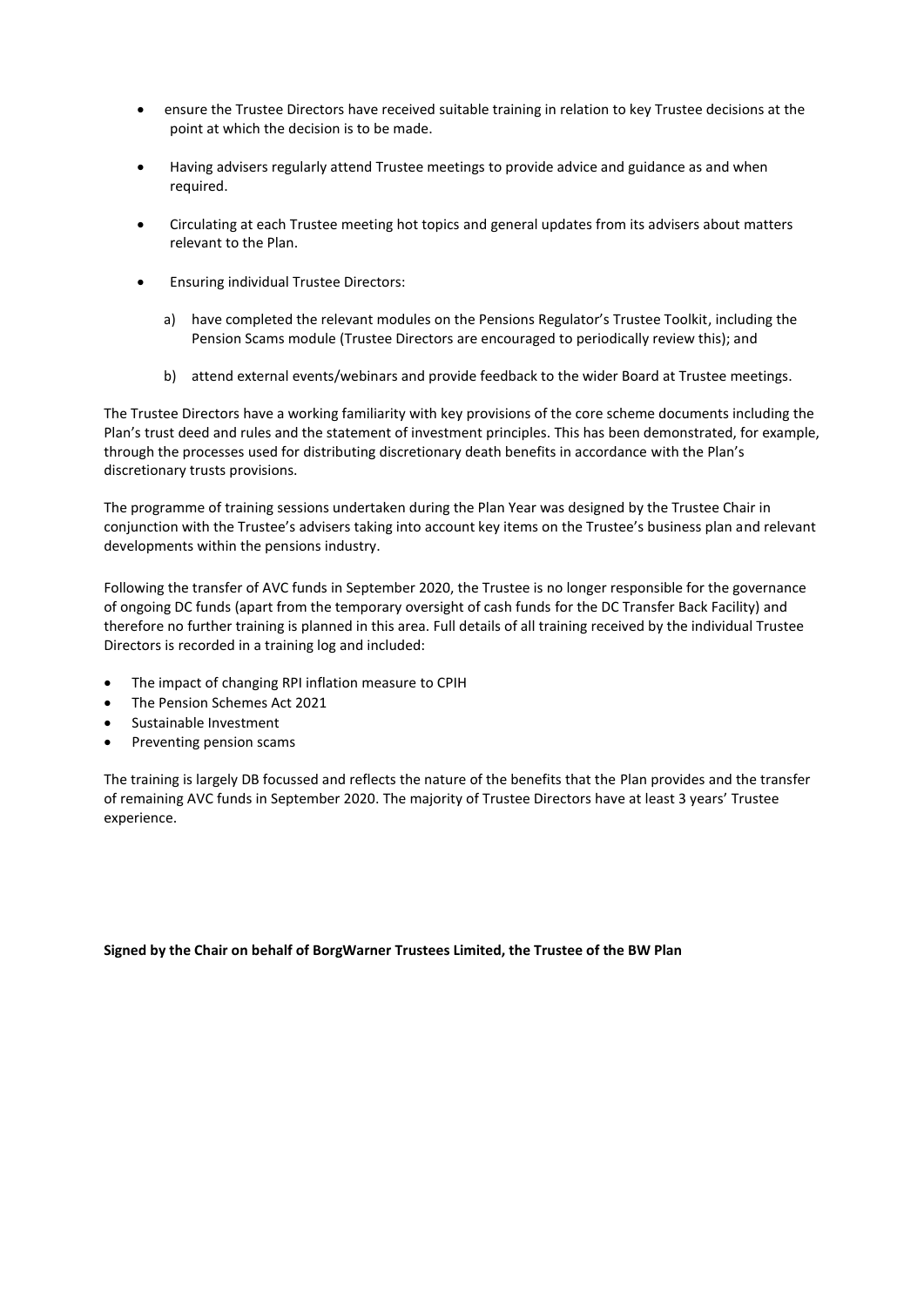Appendix

COSTS & CHARGES ILLUSTRATION SHOWN ON NEXT PAGES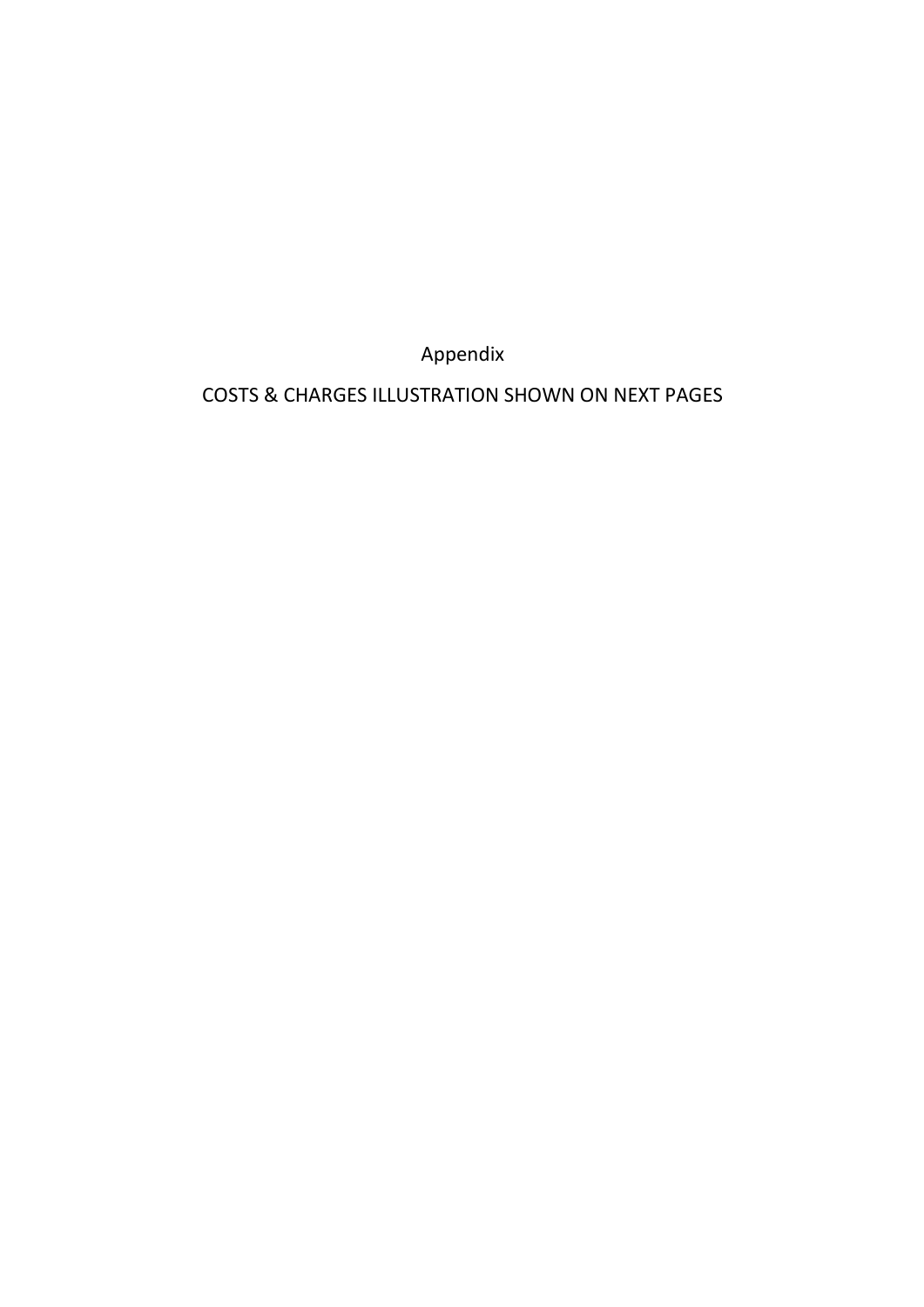## **Utmost Life and Pensions**

The following table shows the impact of charges for each fund invested. Each fund is projected over several years and shown before and after cost and charges have been deducted. The first column shows the total funds.

| Term | <b>Total Funds</b>     |                         | <b>INVESTING BY AGE</b> |                         |  |
|------|------------------------|-------------------------|-------------------------|-------------------------|--|
|      | <b>After Costs and</b> |                         |                         | <b>After Costs and</b>  |  |
|      | <b>Before Charges</b>  | <b>Charges Deducted</b> | <b>Before Charges</b>   | <b>Charges Deducted</b> |  |
|      |                        |                         |                         |                         |  |
| 1    | 3,013                  | 2,990                   | 3,013                   | 2,990                   |  |
| 3    | 3,054                  | 2,981                   | 3,054                   | 2,981                   |  |
| 5.   | 3,096                  | 2,971                   | 3,096                   | 2,971                   |  |
| 10   | 3,179                  | 2,920                   | 3,179                   | 2,920                   |  |
| 15   | 3,187                  | 2,785                   | 3,187                   | 2,785                   |  |
| 20   | 3,143                  | 2,601                   | 3,143                   | 2,601                   |  |
| 25   | 3,097                  | 2,427                   | 3,097                   | 2,427                   |  |
| 30   | 3,006                  | 2,241                   | 3,006                   | 2,241                   |  |
| 35   | 2,784                  | 2,002                   | 2,784                   | 2,002                   |  |
| 40   | 2,495                  | 1,748                   | 2,495                   | 1,748                   |  |

This does not relate to any individual member's fund.

#### **Notes:**

1) Projected pension pot values are shown in today's terms, and do not need to be reduced further for the effect of future inflation.

- 2) The starting pot size is assumed to be £3000 for a Male aged 50
- 3) Inflation is assumed to be 2.5% p.a.
- 4) Values shown are estimates and are not guaranteed

5) The projected growth rate for each fund are as follows:

- Unit-Linked Equity 4.5% p.a. (FTSE Tracker, Managed, UK Equity, Asia Pacific Equity, European Equity, US Equity, Fund of Investment Trusts, Global Equity, Property)
- Multi-Asset Growth 3.75% p.a.
- Multi-Asset Moderate 3.2% p.a.
- Multi-Asset Cautious 2.2% p.a.
- Sterling Corporate Bond 1.8% p.a.
- UK Government Bond 1% p.a.
- Unit-Linked Cash 0.25% p.a. (Money)

6) Contributions are assumed to be paid up to age 75 and increase in line with assumed earnings inflation of 2.5% p.a.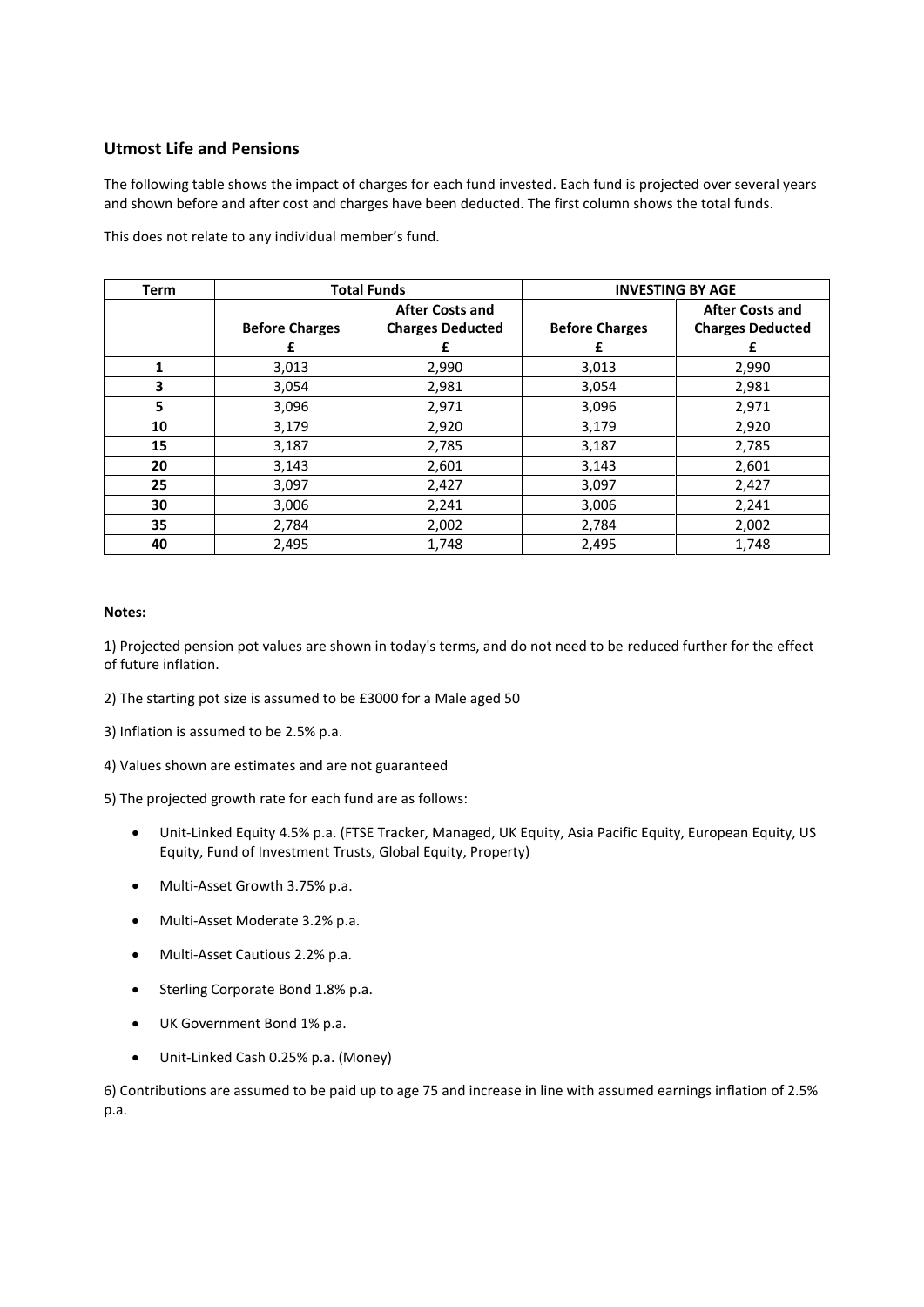

# Your pension scheme

# The BW Plan

# Costs and charges illustration

# What is this illustration for and how could it help you?

The information in this document is an 'illustration'. This is to show you the possible effect of costs and charges on your pension savings to help you plan for your retirement. The figures shown in it are not personal to you and do not show the actual pension benefits you could get from the pension scheme.

Your pension scheme benefits depend on many things such as contributions from you or your employer, how your investment funds have performed, and costs and charges. You may get back less than you put in.

# How charges affect your pension scheme's investment funds

On page 2 are tables which show how different costs and charges can impact the pension pot over certain periods of time, based on a selection of investment funds. Table 1 shows typical funds for your pension scheme. Table 2 shows funds with different growth rate assumptions and charges.

Under each investment fund, there are two columns. The first shows the projected pension values assuming no charges are taken. The second shows the projected pension values after costs and charges are taken. By comparing the two you can see how much the charges over the years will impact your pension fund. So, for example, if you started your pension at age 30 and expect to retire at 65, the figures at the end of year 35 would give an idea of figures are based on a monthly investment of £100 - see page 3 for the assumptions we use.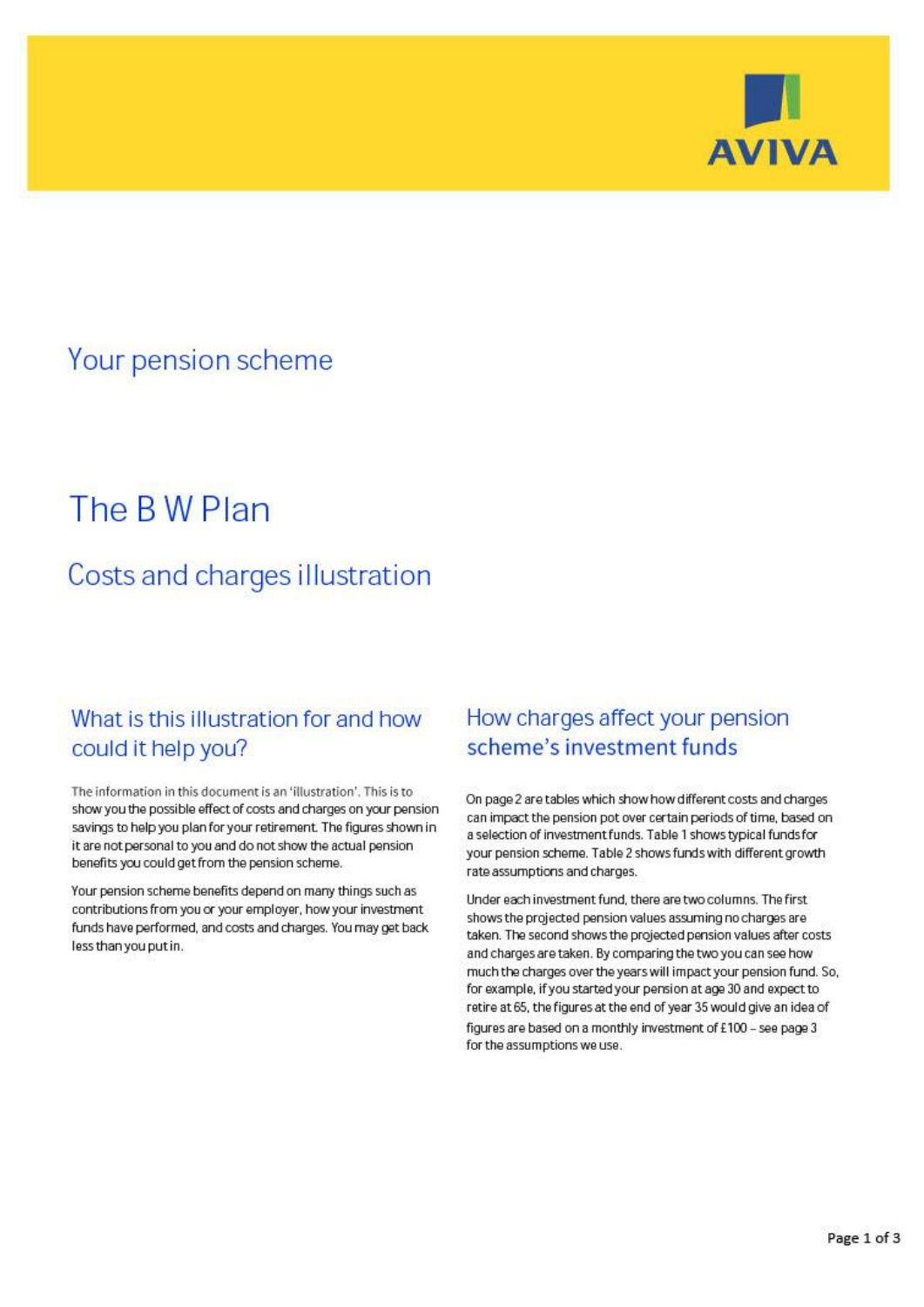# Table 1 and 1 and 1 and 1 and 1 and 1 and 1 and 1 and 1 and 1 and 1 and 1 and 1 and 1 and 1 and 1 and 1 and 1

| At end of year | Av Pro-ratinement Fixed Interest-<br>FPANNP_P<br>Assumed growth rate 1.5%<br>Assumed costs and charges 0.53% |         | Av Cash-FPCASH_P<br>Assumed growth rate 0.5%<br>Assumed costs and charges 0.45% |         | Av Cautious Managed-FPCAUM_P<br>Assumed growth rate 3%<br>Assumed costs and charges 0.49% |         | Av BlackRock UK Equity Index<br>(Aguila C)-FPEOIX_P<br>Assumed growth rate 4.5%<br>Assumed costs and charges 0.72% |         | Av UK Equity-FPEQUI_P<br>Assumed growth rate 4.5%<br>Assumed costs and charges 0.7% |         |                                                        |                                                            |                                                        |                                                            |                                                        |                                                            |                                                        |                                                            |                                                        |                                                            |
|----------------|--------------------------------------------------------------------------------------------------------------|---------|---------------------------------------------------------------------------------|---------|-------------------------------------------------------------------------------------------|---------|--------------------------------------------------------------------------------------------------------------------|---------|-------------------------------------------------------------------------------------|---------|--------------------------------------------------------|------------------------------------------------------------|--------------------------------------------------------|------------------------------------------------------------|--------------------------------------------------------|------------------------------------------------------------|--------------------------------------------------------|------------------------------------------------------------|--------------------------------------------------------|------------------------------------------------------------|
|                |                                                                                                              |         |                                                                                 |         |                                                                                           |         |                                                                                                                    |         |                                                                                     |         | Projected value<br>assuming no<br>charges are<br>taken | Projected value<br>after costs and<br>charges are<br>takan | Projected value<br>assuming no<br>charges are<br>taken | Projected value<br>after costs and<br>charges are<br>taken | Projected value<br>assuming no<br>charges are<br>taken | Projected value<br>after costs and<br>charges are<br>taken | Projected value<br>assuming no<br>charges are<br>taken | Projected value<br>after costs and<br>charges are<br>taken | Projected value<br>assuming no<br>charges are<br>takın | Projected value<br>after costs and<br>charges are<br>taken |
|                |                                                                                                              |         |                                                                                 |         |                                                                                           |         |                                                                                                                    |         |                                                                                     |         | 1                                                      | £1,180                                                     | £1,180                                                 | £1.170                                                     | £1.170                                                 | £1.190                                                     | £1.190                                                 | £1,200                                                     | £1.190                                                 | £1,200                                                     |
|                | $\overline{2}$                                                                                               | £2,350  | £2,340                                                                          | £2,320  | £2,310                                                                                    | £2,390  | £2,370                                                                                                             | £2,420  | £2,400                                                                              | £2,420  | £2,400                                                 |                                                            |                                                        |                                                            |                                                        |                                                            |                                                        |                                                            |                                                        |                                                            |
| 3              | £3,510                                                                                                       | £3,480  | £3,450                                                                          | £3,430  | £3,590                                                                                    | £3,560  | £3,670                                                                                                             | £3,630  | £3,670                                                                              | £3,630  |                                                        |                                                            |                                                        |                                                            |                                                        |                                                            |                                                        |                                                            |                                                        |                                                            |
| 4              | £4,650                                                                                                       | £4,600  | £4,560                                                                          | £4,520  | £4,790                                                                                    | £4,750  | £4,940                                                                                                             | £4,870  | £4,940                                                                              | £4,870  |                                                        |                                                            |                                                        |                                                            |                                                        |                                                            |                                                        |                                                            |                                                        |                                                            |
| 5              | £5,790                                                                                                       | £5,710  | £5,640                                                                          | £5,580  | £6,010                                                                                    | £5,930  | £6,230                                                                                                             | £6,120  | £6,230                                                                              | £6,120  |                                                        |                                                            |                                                        |                                                            |                                                        |                                                            |                                                        |                                                            |                                                        |                                                            |
| 10             | £11,300                                                                                                      | £11,000 | £10,800                                                                         | £10,500 | £12,200                                                                                   | £11,900 | £13,100                                                                                                            | £12,600 | £13,100                                                                             | £12,600 |                                                        |                                                            |                                                        |                                                            |                                                        |                                                            |                                                        |                                                            |                                                        |                                                            |
| 15             | £16,500                                                                                                      | £15,900 | £15,400                                                                         | £14,900 | £18,500                                                                                   | £17,800 | £20,700                                                                                                            | £19,500 | £20,700                                                                             | £19,600 |                                                        |                                                            |                                                        |                                                            |                                                        |                                                            |                                                        |                                                            |                                                        |                                                            |
| 20             | £21,500                                                                                                      | £20,500 | £19,600                                                                         | £18,800 | £24,900                                                                                   | £23,700 | £29,000                                                                                                            | £26,900 | £29,000                                                                             | £26,900 |                                                        |                                                            |                                                        |                                                            |                                                        |                                                            |                                                        |                                                            |                                                        |                                                            |
| 25             | £26,300                                                                                                      | £24,700 | £23,400                                                                         | £22,200 | £31,500                                                                                   | £29,600 | £38,200                                                                                                            | £34,700 | £38,200                                                                             | £34,800 |                                                        |                                                            |                                                        |                                                            |                                                        |                                                            |                                                        |                                                            |                                                        |                                                            |
| 30             | £30,800                                                                                                      | £28,600 | £26,900                                                                         | £25,300 | £38,300                                                                                   | £35,600 | £48,300                                                                                                            | £43,000 | £48,300                                                                             | £43.100 |                                                        |                                                            |                                                        |                                                            |                                                        |                                                            |                                                        |                                                            |                                                        |                                                            |
| 35             | £35,100                                                                                                      | £32,200 | £30,000                                                                         | £28,000 | £45,300                                                                                   | £41,500 | £59,400                                                                                                            | £51,800 | £59,400                                                                             | £52,000 |                                                        |                                                            |                                                        |                                                            |                                                        |                                                            |                                                        |                                                            |                                                        |                                                            |
| 40             | £39,200                                                                                                      | £35,600 | £32,800                                                                         | £30,400 | £52,400                                                                                   | £47,400 | £71,700                                                                                                            | £61,200 | £71,700                                                                             | £61,400 |                                                        |                                                            |                                                        |                                                            |                                                        |                                                            |                                                        |                                                            |                                                        |                                                            |
| 45             | £43,200                                                                                                      | £38,700 | £35,400                                                                         | £32,500 | £59,700                                                                                   | £53,300 | £85,200                                                                                                            | £71,100 | £85,200                                                                             | £71,400 |                                                        |                                                            |                                                        |                                                            |                                                        |                                                            |                                                        |                                                            |                                                        |                                                            |
| 50             | £46,900                                                                                                      | £41,600 | £37,700                                                                         | £34,400 | £67,200                                                                                   | £59,200 | £100,000                                                                                                           | £81,700 | £100,000                                                                            | £82,100 |                                                        |                                                            |                                                        |                                                            |                                                        |                                                            |                                                        |                                                            |                                                        |                                                            |

# 

| At end of year | Av Index Linked-FPIDXL P<br>Assumed growth rate 1%<br>Assumed costs and charges 0.47% |         | Av Cash-FPCASH_P<br>Assumed growth rate 0.5%<br>Assumed costs and charges 0.45% |         | Av BlackRock UK Equity Index<br>(Aguila C)-FPEQIX_P<br>Assumed growth rate 4.5%<br>Assumed costs and charges 0.72% |         | Av North American-FPNAM P<br>Assumed growth rate 4.5%<br>Assumed costs and charges 1.11% |         |                                                        |                                                           |                                                        |                                                            |                                                        |                                                            |                                                        |                                                            |
|----------------|---------------------------------------------------------------------------------------|---------|---------------------------------------------------------------------------------|---------|--------------------------------------------------------------------------------------------------------------------|---------|------------------------------------------------------------------------------------------|---------|--------------------------------------------------------|-----------------------------------------------------------|--------------------------------------------------------|------------------------------------------------------------|--------------------------------------------------------|------------------------------------------------------------|--------------------------------------------------------|------------------------------------------------------------|
|                |                                                                                       |         |                                                                                 |         |                                                                                                                    |         |                                                                                          |         | Projected value<br>assuming no<br>charges are<br>taken | Projected value<br>after costs and<br>chargesare<br>taken | Projected value<br>assuming no<br>charges are<br>taken | Projected value<br>after costs and<br>charges are<br>taken | Projected value<br>assuming no<br>charges are<br>taken | Projected value<br>after costs and<br>changes are<br>takan | Projected value<br>assuming no<br>charges are<br>taken | Projected value<br>after costs and<br>charges are<br>taken |
|                |                                                                                       |         |                                                                                 |         |                                                                                                                    |         |                                                                                          |         | 1                                                      | £1,180                                                    | £1,170                                                 | £1,170                                                     | £1,170                                                 | £1,200                                                     | £1,190                                                 | £1,200                                                     |
|                | 2                                                                                     | £2,340  | £2,330                                                                          | £2,320  | £2,310                                                                                                             | £2,420  | £2,400                                                                                   | £2,420  | £2,390                                                 |                                                           |                                                        |                                                            |                                                        |                                                            |                                                        |                                                            |
| 3              | £3,480                                                                                | £3,450  | £3,450                                                                          | £3,430  | £3,670                                                                                                             | £3,630  | £3,670                                                                                   | £3,610  |                                                        |                                                           |                                                        |                                                            |                                                        |                                                            |                                                        |                                                            |
| 4              | £4,610                                                                                | £4,560  | £4,560                                                                          | £4,520  | £4,940                                                                                                             | £4,870  | £4.940                                                                                   | £4,830  |                                                        |                                                           |                                                        |                                                            |                                                        |                                                            |                                                        |                                                            |
| 5              | £5,720                                                                                | £5,650  | £5.640                                                                          | £5,580  | £6,230                                                                                                             | £6,120  | £6,230                                                                                   | £6,060  |                                                        |                                                           |                                                        |                                                            |                                                        |                                                            |                                                        |                                                            |
| 10             | £11,000                                                                               | £10,800 | £10,800                                                                         | £10,500 | £13,100                                                                                                            | £12,600 | £13,100                                                                                  | £12,400 |                                                        |                                                           |                                                        |                                                            |                                                        |                                                            |                                                        |                                                            |
| 15             | £16,000                                                                               | £15,400 | £15,400                                                                         | £14,900 | £20,700                                                                                                            | £19,500 | £20,700                                                                                  | £19,000 |                                                        |                                                           |                                                        |                                                            |                                                        |                                                            |                                                        |                                                            |
| 20             | £20,500                                                                               | £19,600 | £19,600                                                                         | £18,800 | £29,000                                                                                                            | £26,900 | £29,000                                                                                  | £25,800 |                                                        |                                                           |                                                        |                                                            |                                                        |                                                            |                                                        |                                                            |
| 25             | £24,800                                                                               | £23,500 | £23,400                                                                         | £22,200 | £38,200                                                                                                            | £34,700 | £38,200                                                                                  | £32,900 |                                                        |                                                           |                                                        |                                                            |                                                        |                                                            |                                                        |                                                            |
| 30             | £28,700                                                                               | £27,000 | £26,900                                                                         | £25,300 | £48,300                                                                                                            | £43.000 | £48,300                                                                                  | £40,400 |                                                        |                                                           |                                                        |                                                            |                                                        |                                                            |                                                        |                                                            |
| 35             | £32,400                                                                               | £30,100 | £30,000                                                                         | £28,000 | £59,400                                                                                                            | £51,800 | £59,400                                                                                  | £48,100 |                                                        |                                                           |                                                        |                                                            |                                                        |                                                            |                                                        |                                                            |
| 40             | £35,800                                                                               | £33,000 | £32,800                                                                         | £30,400 | £71,700                                                                                                            | £61.200 | £71,700                                                                                  | £56,200 |                                                        |                                                           |                                                        |                                                            |                                                        |                                                            |                                                        |                                                            |
| 45             | £39,000                                                                               | £35,600 | £35,400                                                                         | £32,500 | £85,200                                                                                                            | £71.100 | £85,200                                                                                  | £64,700 |                                                        |                                                           |                                                        |                                                            |                                                        |                                                            |                                                        |                                                            |
| 50             | £41,900                                                                               | £37,900 | £37,700                                                                         | £34,400 | £100,000                                                                                                           | £81,700 | £100,000                                                                                 | £73,400 |                                                        |                                                           |                                                        |                                                            |                                                        |                                                            |                                                        |                                                            |